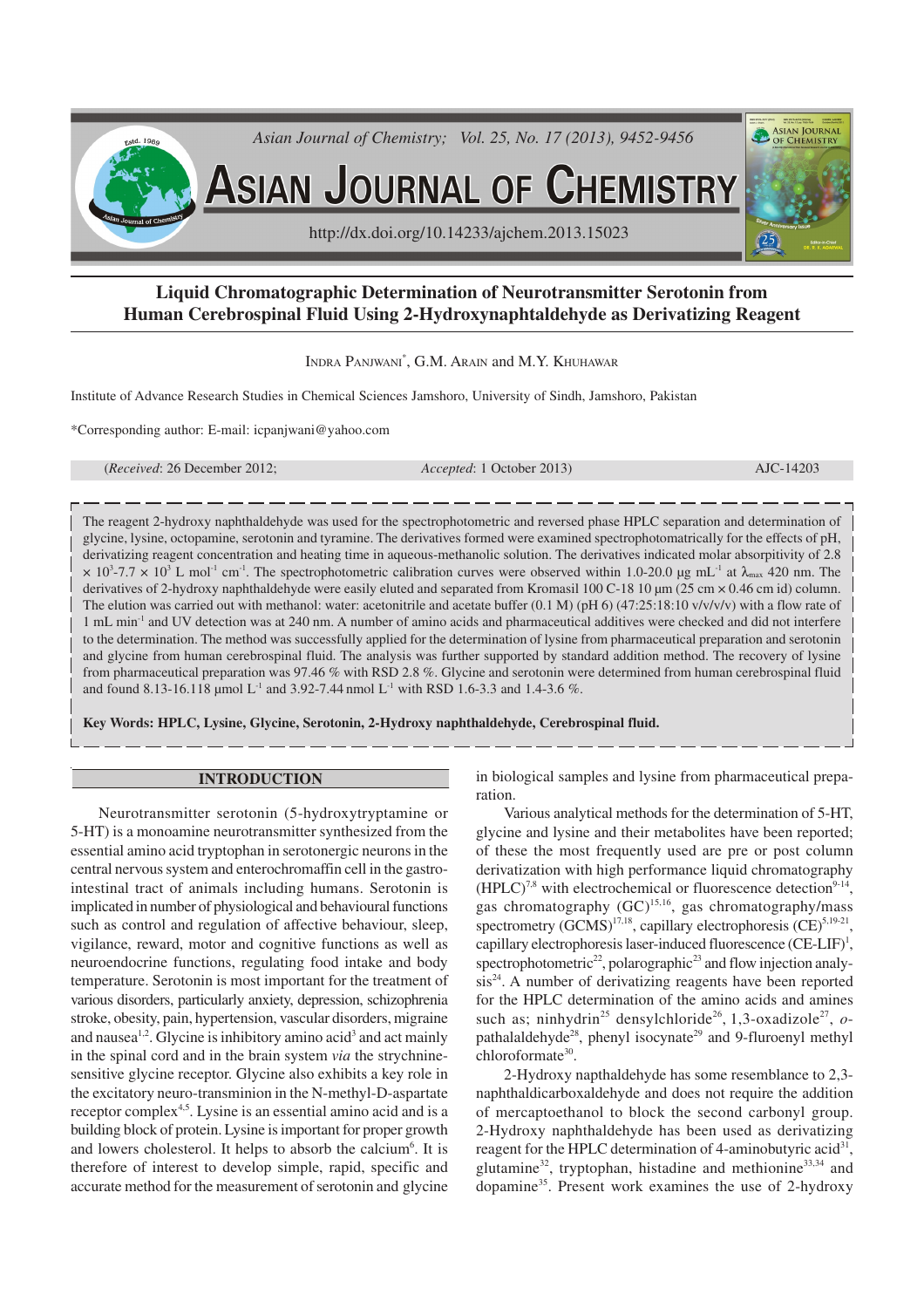naphthaldehyde for the simultaneous separation of glycine, lysine, octopamine, tyramine and serotonin and determination of serotonin and glycine from cerebrospinal fluid samples and lysine from pharmaceutical preparation. The experimental conditions are optimized for derivatization and HPLC separation. Linearity, limit of detection (LOD), limit of quantitation and repeatability of quantitation is examined.

### **EXPERIMENTAL**

A Hitachi 655A liquid chromatograph connected with variable wavelength UV monitor and Rheodyne 7125 injector was used. The responses of the UV detector were connected with computer with CSW-32 (Data Apex Ltd © 2001www.dataapex.com) software. A Kromasil 100 C-18 10  $\mu$ m (25 cm  $\times$  0.46 cm id) was used through out the study. The spectrophotometric studies were carried out on double beam Hitachi 220 spectrophotometer (Hitachi (Pvt.) Ltd., Tokyo, Japan) with dual quartz cuvettes.

Serotonin creatinine sulfate, octopamine, tyramine, methanol (E. Merck, Germany) and acetonitrile (Fluka Switzerland) were used. Glycine, serine, leucine, valine, arginine (E. Merck Germany), phenylalanine, histadine, histamine, methionine, tyrosine, lysine, isolucine (Fluka Switzerland) were used. Sodium acetate, acetic acid, sodium bicarbonate, sodium carbonate, boric acid, borax, ammonium chloride, ammonia (23 %), acetonitrile, hydrochloric acid (37 %) (E. Merck Germany) were used. Freshly prepared doubly distilled water from all glass was used for HPLC studies. The buffer solutions in the pH range 1-10 at unit interval were prepared from the following: potassium chloride (1 M)-hydrochloric acid (0.1 M), pH 1-2, sodium acetate-acetic acid (1 M) pH 3-6, ammonium acetate-acetic acid (1 M) pH 7, boric acid-borax (1 M) pH 8- 9 and ammonium chloride-ammonia solution (1 M) pH 10.

The cerebrospinal fluid (CSF) samples were collected from Neurosurgical ward Liaquat University of Medicine and Health Sciences, (LUMHS) Jamshoro with the verbal permission from patient/parents of patient. A part of cerebrospinal fluid was collected during surgical procedure ventriculopritoneal shunt with the verbal consent of the surgeon. The diagnosis of the patients was obtained from the records of the hospital with the permission of the duty doctor. The patient/attendant of the patient and duty doctor were informed the objectives of the research and they accepted to participate in the project.

**Spectrophotometric procedure:** Solution (0.1-1.0 mL) containing 10-200 µg glycine, lysine, tyramine, octopamine or serotonin was transferred separately to 10 mL volumetric flask and were added 1 mL acetate buffer pH 6 and 2 mL reagent HN (0.1 % w/v in methanol). The mixture was heated for 20 min on water bath at 75 ºC and the solution after cooling at room temperature was adjusted to the mark with methanol. The solutions were mixed well and absorbance was recorded against the reagent blank on Hitachi 220 spectrophotometer within 220-500 nm.

**HPLC procedure:** Solution (0.1-1.0 mL) containing 8-100 µg glycine, lysine, tyramine, octopamine and serotonin was transferred to 5 mL volumetric flask, was added 0.5 mL of acetate buffer pH 6, 1 mL reagent 2-hydroxy naphthaldehyde (0.1 % w/v in methanol) and was warmed for 20 min at 75 ºC. The remaining procedure was followed as spectrophotometric procedure. The solution was mixed well and 20 µL was injected on the column Kromasil 100 C-18 10  $\mu$ m (25 cm × 0.46 cm id) and derivatives were eluted with mixture of methanol: water: aceto-nitrile and acetate buffer (0.1 M) pH 6  $(47:25:18:10 \text{ v/v/v/v})$  with a flow rate of 1 mL/min and UV detection was at 240 nm.

**HPLC determination of serotonin and glycine from cerebrospinal fluid (CSF) samples:** Cerebrospinal fluid samples (2-5 mL) were added equal volumes of methanol and centrifuged at 12000 rpm for 15 min. The supernatant layer was collected and reagents were added as HPLC analytical procedure. The solution was heated on water bath in nitrogen atmospheres near to dryness and contents were dissolved in methanol and final volume was adjusted to 1 mL with methanol. The solution 20  $\mu$ L was injected on the column and derivatives were eluted as HPLC procedure. The concentration of serotonin and glycine in cerebrospinal fluid was evaluated from an external calibration curve, prepared from standard solution following the same procedure using regression equation  $Y = ax + b$ .

## **HPLC determination of serotonin and glycine from cerebrospinal fluid samples using standard addition technique**

The cerebrospinal fluid sample (2-5 mL) was treated as HPLC determination from cerebrospinal fluid. Supernatant liquid was separated and divided into two equal portions (A and B). The fraction B was added glycine 8 or 5 µg and serotonin 8, 6 or 5 µg and both the solution A and B were treated as HPLC determination from cerebrospinal fluid. The final volume was adjusted up to 1.0 mL with methanol. The amount of glycine and serotonin in fraction A was evaluated from standard calibration curve and in fraction B was calculated from average increase in the response with added standard.

**Analysis of lysine from pharmaceutical preparation:** Five tablets of lysine (Holland Barrett, Netherland) containing 1000 mg/tablet lysine were crushed to powder and an amount 1.5018 g corresponding to one tablet was dissolved in water. The solution was filtered and volume made up to 100 mL with deionized distilled water. The solution (1.0 mL) was further diluted to 100 mL and solutions 0.6 mL and 1.0 mL were taken and HPLC procedure was followed as described. The quantitation was made from external calibration curve prepared from standard solutions using linear regression equation  $Y= ax + b$ .

**Analysis of lysine from pharmaceutical preparation by standard addition:** Five lysine tablets (Holland Barrett, Netherlands) were processed and aqueous solution were prepared as analysis of pharmaceutical preparation. Three solutions of 1 mL each from final prepared solution were transferred to 10 mL volumetric flasks. Two solutions were added lysine standards corresponding to 2.0 and 4.0  $\mu$ g mL<sup>-1</sup> at final concentration. All the solutions were processed as HPLC procedure as described. The quantitation was made from linear calibration and from the average increase in response  $(n = 5)$  with added standards.

### **RESULTS AND DISCUSSION**

The reagent 2-hydroxy-1-naphthaldehyde (HN) reacts with primary amino group containing compounds to form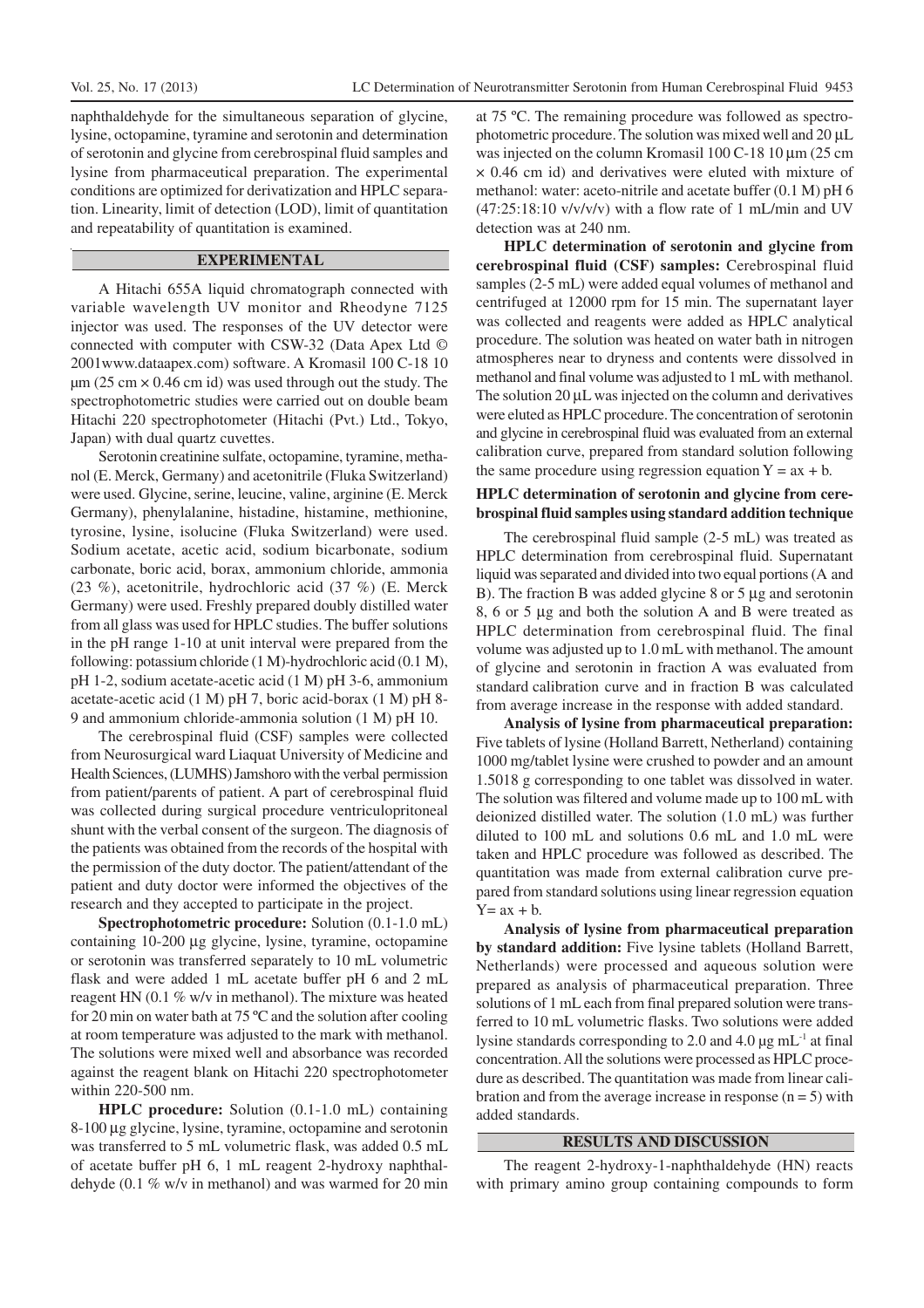highly stable Schiff bases<sup>31-35</sup>. The reaction of glycine and serotonin with 2-hydroxy naphthaldehyde were examined in aqueous methanolic solution (Fig. 1). The reactions initially were monitored spectrophotometrically to optimize the reaction condition. The conditions, which gave maximum responses (absorbance at particular wave length) was considered as optimal. The pH was varied within the range 1-10 at unit interval. The optimum responses were obtained within pH 5-7 with maximum pH 6 and acetate buffer pH 6 was selected (Fig. 2). Heating time at 75 ºC was varied from 5-35 min with an interval of 5 min. The maximum response was measured by heating tyramine and lysine for 10 min, glycine 15 min, octopamine and serotonin for 20 min, thus the warming time for derivatization was fixed at 20 min (Fig. 3). The amount of derivatizing reagent HN was varied between 1-4 mL at an interval of 1 mL at a concentration of 0.1  $\%$  (w/v in methanol) and optimal response was obtained with 2 mL (Fig. 4). The derivatives once formed were highly stable and did not show any change in absorbance up to 12 h.



Fig. 1. Chemical reactions of 2-hydroxy-1-naphthaldehyde (HN) with (a) glycine (Gly-HN) and (b) serotonin (Sero-HN)



Fig. 2. Effect of pH on the absorbance of 2-hydroxy-1-naphthaldehyde derivatives

At optimized conditions derivatives indicated reasonable sensitivity with molar absorpitivities within  $2.8 \times 10^3$ -7.7  $\times$  $10^3$  L mol<sup>-1</sup> cm<sup>-1</sup> at  $\lambda_{\text{max}}$  420 nm. However glycine and serotonin with 2-hydroxy-1-naphthaldehyde indicated molar absorpitivity



Fig. 3. Effect of heating time on the 2-hydroxy-1-naphthaldehyde derivatives



Fig. 4. Effect of volume of the reagent on the 2-hydroxy-1-naphthaldehyde derivatives

 $2.8 \times 10^3$  and  $7.7 \times 10^3$  L mol<sup>-1</sup> cm<sup>-1</sup> and obeyed Lambert-Beer's law with 1.25-10 and 0.8-10  $\mu$ g L<sup>-1</sup> with coefficient of determination  $(r^2)$  0.9964 and 0.9973, respectively (Table-1).

To increase the selectivity of the determination at optimized spectrophotometric conditions HPLC was investigated. Serotonin derivative of 2-hydroxy-1-naphthaldehyde eluted from Kromasil 100C-18 column and separated from the excess of the reagent 2-hydroxy-1-naphthaldehyde. Glycine, lysine, octopamine and tyramine also completely separated simultaneously when eluted with methanol: water: acetonitrile: and acetate buffer (0.1 M) pH 6 (47:25:18:10  $v/v/v/v$ ) with flow rate of 1 mL min<sup>-1</sup> and UV detection was at 240 nm (Fig. 5). The spectrophotometric detector response could be measured at 420 nm, but because of better UV sensitivity at 240 nm, was selected. Repeatability for the elution of serotonin, glycine, octopamine, tyramine and lysine derivatives in terms of average peak height and retention time  $(n = 5)$  were observed with RSD within 1.8-3.4 %.

Linear calibration curves for glycine, lysine, octopamine, serotonin and tyramine were obtained with 1.25-10, 1-10, 0.8- 6, 0.8-10 and 0.8-4.7  $\mu$ g mL<sup>-1</sup> with coefficient of determination  $(r^2)$  0.9964, 0.9987, 0.9979, 0.9973 and 0.9966, respectively. Detection limits were measured as three times back ground noise and were obtained 0.42, 0.33, 0.26, 0.26 and 0.26 µg mL<sup>-1</sup> corresponding to 8.33, 6.66, 5.33, 5.33 and 5.33 ng injection<sup>-1</sup> (20  $\mu$ L) of glycine, lysine, octopamine, serotonin and tyramine, respectively (Table-2). Limit of quantitative measured as signal to noise ratio 10:1 were obtained 1.25,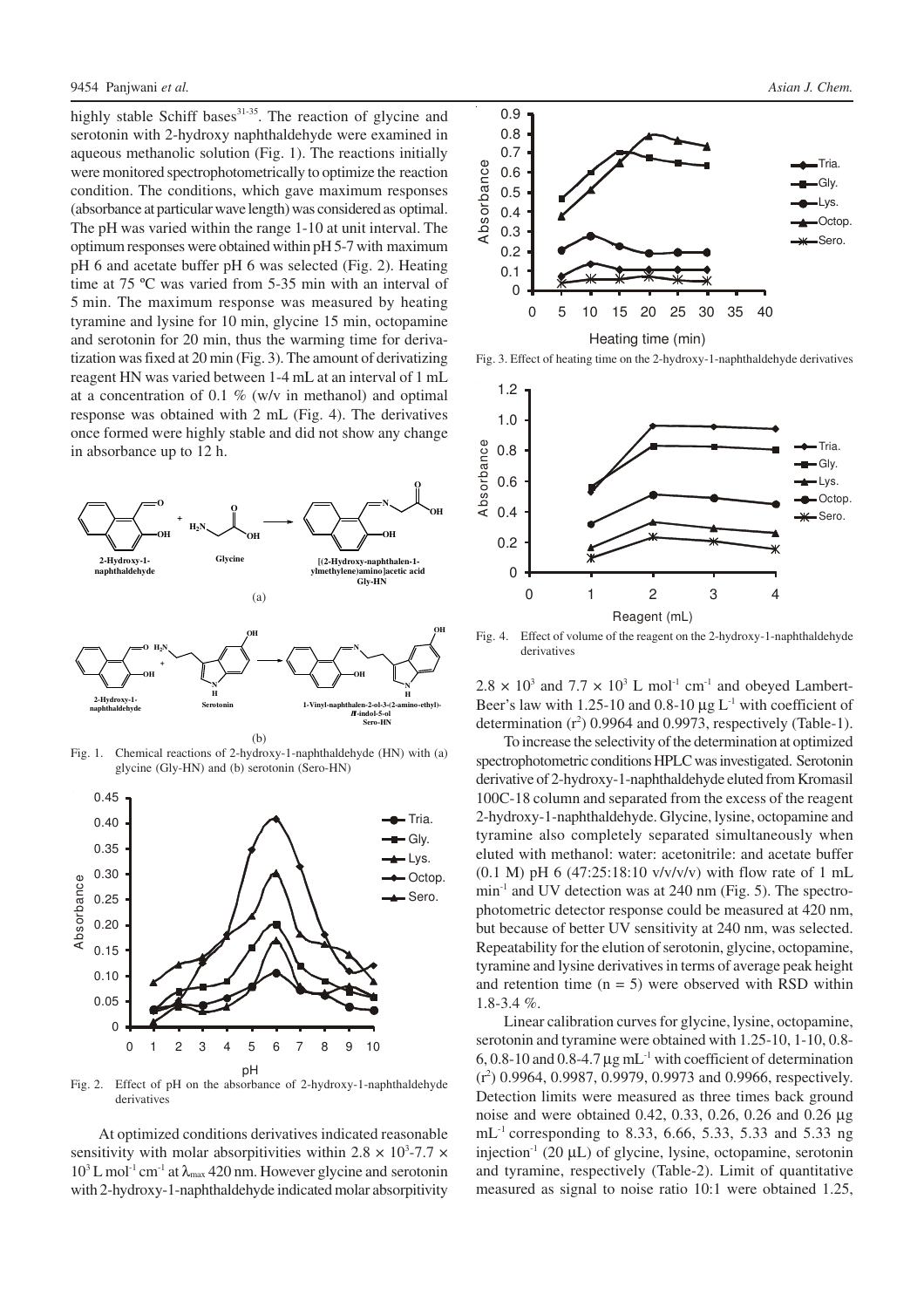| TABLE-1                                                                                     |                              |                                 |                       |                                     |                                                         |        |  |  |  |
|---------------------------------------------------------------------------------------------|------------------------------|---------------------------------|-----------------------|-------------------------------------|---------------------------------------------------------|--------|--|--|--|
| OUANTITATIVE SPECTROPHOTOMETRIC DATA OF AMINO ACIDS DERIVATIVES OF 2-HYDROXY-NAPHTHALDEHYDE |                              |                                 |                       |                                     |                                                         |        |  |  |  |
| Amino acids                                                                                 | pH of max:<br>derivatization | Effect of heating<br>time (min) | $\lambda_{\max}$ (nm) | Calibration range (µg)<br>$mL^{-1}$ | Molar absorpitivity<br>$(L \mod 2^{l} \text{ cm}^{-1})$ |        |  |  |  |
| Tyramine                                                                                    |                              | 10                              | 420                   | $3 - 15$                            | $4.3 \times 10^{3}$                                     | 0.9958 |  |  |  |
| Glycine                                                                                     |                              |                                 | 420                   | $2.5 - 20$                          | $2.8 \times 10^{3}$                                     | 0.9976 |  |  |  |
| Lysine                                                                                      |                              | 10                              | 420                   | $4-16$                              | $3.7 \times 10^{3}$                                     | 0.9974 |  |  |  |
| Octopamine                                                                                  |                              | 20                              | 420                   | $1 - 12$                            | $5.9 \times 10^{3}$                                     | 0.9927 |  |  |  |
| Serotonin                                                                                   |                              | 20                              | 420                   | $1 - 8$                             | $7.7 \times 10^{3}$                                     | 0.9963 |  |  |  |



Fig. 5. HPLC separation of derivatives of HN, (1) Glycine, (2) Lysine, (3) Tyramine, (4) Octopamine (5) Serotonin (6) HN. Column Kromasil 100 C-18, 10 µm (25 cm × 0.46 cm id), eluant methanol: water: acetonitrile: and acetate buffer  $(0.1 \text{ M})$  pH  $(47:25:18:10 \text{ v/v/v/v})$ with flow rate of 1 mL min<sup>-1</sup> and UV detection was at 240 nm

| TABLE-2                                        |                          |                                      |        |  |  |  |  |  |
|------------------------------------------------|--------------------------|--------------------------------------|--------|--|--|--|--|--|
| QUANTITATIVE HPLC DATA OF AMINO-ACIDS USING 2- |                          |                                      |        |  |  |  |  |  |
| HYDROXYNAPHTHALDEHYDE AS DERIVATIZING REAGENT  |                          |                                      |        |  |  |  |  |  |
| Amino acid                                     | Calibration              | Detection limit ng                   |        |  |  |  |  |  |
|                                                | range $(\mu g m L^{-1})$ | injection <sup>-1</sup> (20 $\mu$ L) |        |  |  |  |  |  |
| Glysine                                        | $1.25 - 10$              | 8.33                                 | 0.9964 |  |  |  |  |  |
| Lysine                                         | $1 - 10$                 | 6.66                                 | 0.9987 |  |  |  |  |  |
| Octopamine                                     | $0.8-6$                  | 5.33                                 | 0.9979 |  |  |  |  |  |
| Serotonin                                      | $0.8 - 10$               | 5.33                                 | 0.9973 |  |  |  |  |  |
| Tyramine                                       | $0.8 - 4.7$              | 5.33                                 | 0.9966 |  |  |  |  |  |

1.0, 0.8, 0.8, 0.8  $\mu$ g mL<sup>-1</sup> for glysine, lysine, octopamine, serotonin and tyramine, respectively. The amino acids cystine methonine, phenylalanine, serine, aspergine, tyrosine, cysteine, arginine, aspartic acid, valine, isolusine and glutamic acid when added at the same concentration did not interfere in the deter-

mination of glycine and serotonin and lysine. Similarly pharmaceutical additives methylparabin, propylparabin, gum acacia, manitol, lactose, fructose, glucose, lactose, sodium chloride, sodium laryl sulphate, methyl hydroxypropyl cellulose, magnesium stearate and stearic acid were added at least twice the concentration of analyte did not affect the determination of lysine, glycine and serotonin. Five test solutions within the calibration range of lysine, glycine and serotonine were analyzed and relative errors were obtained  $\pm 2.3$ -5.0 %.

Lysine tablets used as dietary source were analyzed for the contents of the lysine in the tablets. The amount found was 974.6 mg/tablet with RSD 2.8 %. The value agreed with the labeled value of 1000 mg/tablet. The lysine tablet solution was spiked with, 2.0 and 4.0 µg mL<sup>-1</sup> standard solutions and a similar chromatogram was obtained with an increase in the response (peak height/peak area) corresponding to added standards with recovery calculated, 97.0 and 98.2 % with RSD 1.8 % and 2.4 % ( $n = 5$ ) (Table-4). Five human cerebrospinal fluid samples were collected from neurosurgical ward of Liaquat University of Medicine and Health Sciences (LUMHS), patient suffering from meningitis, cerebral malaria, headache fever and fits and were analyzed for glycine and serotonin content and the amounts found were 8.13-16.12 µmol  $L^{-1}$  of glycine with RSD 1.6-3.3 % and 3.92-7.44 nmol  $L<sup>-1</sup>$  of serotonin with RSD of 1.4-3.6 % (Fig. 6). The maximum amount of glycine 16.12  $\mu$ mol L<sup>-1</sup> was observed from the patient suffering from cerebral malaria and minimum 8.13  $\mu$ mol L<sup>-1</sup> from the patient suffering from meningitis. However the maximum amount of serotonin 7.44 nmol  $L^{-1}$  was observed from the patient suffering from headache fever and minimum 3.92 nmol L<sup>-1</sup> was found from the patient suffering from meningitis. Cerebrospinal fluid samples (1, 3 and 5) were added calculated amounts 8 and 5  $\mu$ g mL<sup>-1</sup> of glycine and 8, 6 and 5  $\mu$ g mL<sup>-1</sup> of serotonin, respectively and the results obtained correlated with observed values by calibration with RSD 1.4-3.1 and 1.7-2.7 %,

| TABLE-3                                                                                              |             |                  |                                                                    |                                                                      |  |  |  |
|------------------------------------------------------------------------------------------------------|-------------|------------------|--------------------------------------------------------------------|----------------------------------------------------------------------|--|--|--|
| HPLC ANALYTICAL RESULTS OF AMINO ACIDS FROM CSF SAMPLES USING HN AS DERIVATIZING REAGENT             |             |                  |                                                                    |                                                                      |  |  |  |
| Subject (M/F)                                                                                        | Age (years) | Disease          | Determination of glycine<br>(umol L <sup>-1</sup> ) (RSD $n = 3$ ) | Determination of serotonin<br>(nmol L <sup>-1</sup> ) (RSD $n = 3$ ) |  |  |  |
| F                                                                                                    | 35          | Meningitis       | 15.452(3.2)                                                        | 4.60(3.6)                                                            |  |  |  |
| M                                                                                                    | 18          | Meningitis       | 8.125(2.4)                                                         | 3.92(2.4)                                                            |  |  |  |
| M                                                                                                    | 17          | Cerebral Malaria | 16.118(2.8)                                                        | 4.43(2.8)                                                            |  |  |  |
| M                                                                                                    | 46          | Headache fever   | 13.721(1.6)                                                        | 7.44(1.4)                                                            |  |  |  |
| M                                                                                                    |             | <b>Fits</b>      | 12.122(3.3)                                                        | 5.51(3.2)                                                            |  |  |  |
| By standard addition technique                                                                       |             |                  |                                                                    |                                                                      |  |  |  |
| Subject (M/F)                                                                                        | Age (years) | Disease          | Determination of glycine<br>$(\text{µmol L}^{-1})$                 | Determination of serotonin<br>$(nmol L-1)$                           |  |  |  |
| F                                                                                                    | 35          | Meningitis       | $14.896(96.4)*(3.1) ** (8)***$                                     | 4.51 $(98.07\%)$ * $(2.1)$ ** $(8)$ ***                              |  |  |  |
| M                                                                                                    | 17          | Cerebral malaria | $15.763(97.8)*(1.4)**(5)***$                                       | 4.29 $(96.92\%)$ * $(1.7)$ ** $(6)$ ***                              |  |  |  |
| M                                                                                                    |             | <b>Fits</b>      | $11.796(97.31)*(2.4)**(5)***$                                      | $5.454(98.96\%)*(2.7)**(5)***$                                       |  |  |  |
| * $\pm$ negatively $\emptyset$ , ** $\pm$ DCD $(n-2)$ , *** $\pm$ C+d addition us mI <sup>-1</sup> ) |             |                  |                                                                    |                                                                      |  |  |  |

\* = recovery %, \* \* = RSD (n = 3), \* \* \* = (Std. addition  $\mu$ g mL<sup>-1</sup> ),